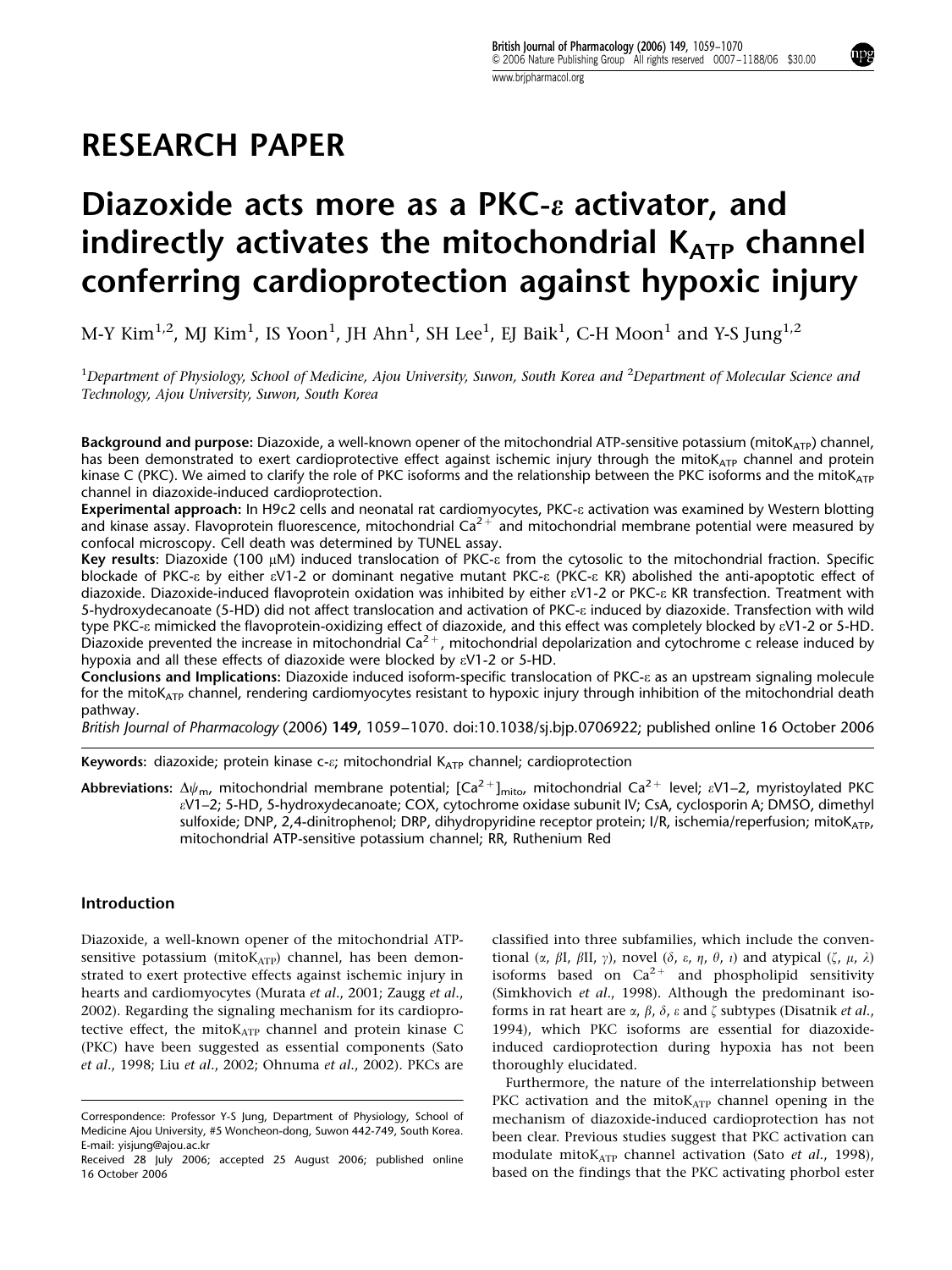augmented activation of the mito $K_{ATP}$  channel induced by diazoxide (Sato et al., 1998), and that cardioprotection by diazoxide was abolished by a blockade of the mitoKATP channel, but not by an inhibition of PKC (Ohnuma et al., 2002). On the other hand, other studies showed that PKCs were translocated and/or activated in diazoxide-treated hearts and cardiomyocytes (Wang et al., 1999; Liu et al., 2002), suggesting that diazoxide-induced opening of the mitoKATP channel is upstream of PKC activation.

The goal of the present study was to clarify the role of PKC isoforms and the relationship between the PKC isoforms and the mitoKATP channel in diazoxide-induced cardioprotection in a hypoxic injury model of cardiomyocytes, by a pharmacological approach using PKC isoform-specific inhibitors and a molecular approach using transfection of wildtype or dominant-negative mutant form of the PKC-e. In this study, rat heart-derived H9c2 cell lines (H9c2 cells) were used, as they are not only convenient but also recognized as a model well-suited for the study of cardiomyocyte biology (Hescheler et al., 1991). To show the relevance of this cell line, some key experiments have been repeated in primary cultures of neonatal rat cardiomyocytes.

## Materials and methods

## Cell culture: primary culture of neonatal rat cardiomyocytes and cell line of H9c2

Cardiac ventricular myocytes were prepared from 1- to 2 day-old Sprague–Dawley rats as follows. The hearts were removed, and the ventricles were minced in calcium- and bicarbonate-free Hank's buffer with 2-[4-(2-hydroxyethyl)-1 piperazinyl]ethanesulfonic acid (HEPES). These tissue fragments were digested by stepwise 0.03% collagenase type II (Gibco BRL, Rockville, MD, USA) and 0.06% pancreatin (Sigma, St Louis, MO, USA). The dissociated cells were preplated for 1 h to enrich the culture with myocytes. The nonadherent myocytes were then plated at a density of  $1.5 \times 10^4$  cells/mm<sup>2</sup>. Rat heart-derived H9c2 cells were purchased from the American Type Culture Collection (ATCC, Rockville, MD, USA). Both types of cell were cultured before experimentation in Dulbecco's modified Eagle's medium containing 5.5 mM glucose supplemented with 10% fetal bovine serum and 1% penicillin/streptomycin. The cells were maintained at 37 $\degree$ C in the presence of 5% CO<sub>2</sub> in a water-jacked incubator gassed with 95%  $O_2$  and 5%  $CO_2$ .

## Hypoxic condition

For hypoxic challenges, the cells were transferred into an anaerobic chamber (Forma Scientific, Marietta, OH, USA) maintained at  $37^{\circ}$ C with a humidified atmosphere of 5%  $CO<sub>2</sub>$ , 10% H<sub>2</sub> and 85% N<sub>2</sub> as previously described (Kim *et al.*, 2003). The anaerobic environment inside the chamber was monitored with diluted methylene blue solution as an  $O<sub>2</sub>$ indicator before and during experiments.

## Soluble/particulate fractionation

Subcellular soluble/particulate fractionation of cells was performed by a method previously described (Kim et al., 2003; Moon et al., 2004). Briefly, the cells were lysed using lysis buffer (20 mM Tris-HCl (pH 7.4), 2 mM ethylenediamine-N,N,N',N'-tetraacetic acid (EDTA), 5 mM ethylene glycol-bis-(2-aminoethyl ether)-N,N,N',N'-tetraacetic acid (EGTA), 5 mM dithiothreitol, 6 mM  $\beta$ -mercaptoethanol, 1 mM phenylmethylsulphonyl fluoride, 20 mM leupeptin, 50  $\mu$ g/ml aprotinin). The particulate (membrane) and the soluble (cytosolic) fractions of the lysates were separated by centrifugation at  $100000g$  for 1h at 4°C, and the supernatant was collected for the soluble fraction. Pellets resuspended in the same volume of lysis buffer containing 1% Triton X-100 were centrifuged at  $10000g$  for 10 min at  $4^{\circ}$ C, and the supernatant was collected for the particulate fraction.

## Cytosolic/mitochondrial fractionation

Subcellular cytosolic/mitochondrial fractionation of cells was performed as previously described (Kim et al., 2005). Briefly, the cells were collected by centrifugation at  $1000 g$  for 10 min at  $4^{\circ}$ C. The cell pellets were resuspended in lysis buffer (20 mM HEPES-KOH (pH 7.5), 10 mM KCl, 1.5 mM MgCl2, 1mM sodium EDTA, 1 mM sodium EGTA, 1 mM dithiothreitol, 0.1 mM phenylmethylsulphonyl fluoride, 250 mM sucrose,  $10 \mu\text{g/ml}$  leupeptin and  $10 \mu\text{g/ml}$  aprotinin). The cells were then homogenized in a glass homogenizer, and the nuclei and cell debris were removed by centrifugation at  $1000g$  for 15 min at 4°C. The supernatants were further centrifuged at  $10000g$  for 15 min at 4°C, and the resulting mitochondrial pellets were resuspended in lysis buffer. The supernatants created from the  $10000g$  centrifugation were centrifuged once more at  $100000 g$  for 1 h at  $4^{\circ}$ C, and the supernatant was collected and designated the cytosolic fraction. We verified the mitochondrial fraction by using the mitochondrial marker, cytochrome oxidase subunit IV (COX), plasma membrane fraction with the dihydropyridine receptor protein (DRP) and cytosolic fractions with actin.

## Western blotting

A quantity of  $40 \mu$ g protein was separated on 8–15% sodium dodecyl sulphate–polyacrylamide gel electrophoresis (SDS– PAGE), and transferred onto polyvinylidene fluoride (PVDF) membrane (Millipore, Bedford, MD, USA). The membrane was blocked with 5% nonfat dry milk, and incubated with a primary antibody. The membrane was then incubated with a secondary immunoglobulin antibody conjugated with alkaline phosphate, and the band was visualized using the NBT/BCIP method (Sigma-Aldrich, St Louis, MO, USA).

## In situ terminal deoxynucleotidyl transferase UTP nick end labeling (TUNEL) assay

To examine the extent of apoptotic cell death, we performed TUNEL-staining after 8 and 6 h of hypoxia in H9c2 cells and neonatal rat cardiomyocytes, respectively, as described previously (Jung et al., 2003; Kim et al., 2005). There are three groups of diazoxide treatment. (1) 'pre': the cells were treated with diazoxide 1h before hypoxia followed by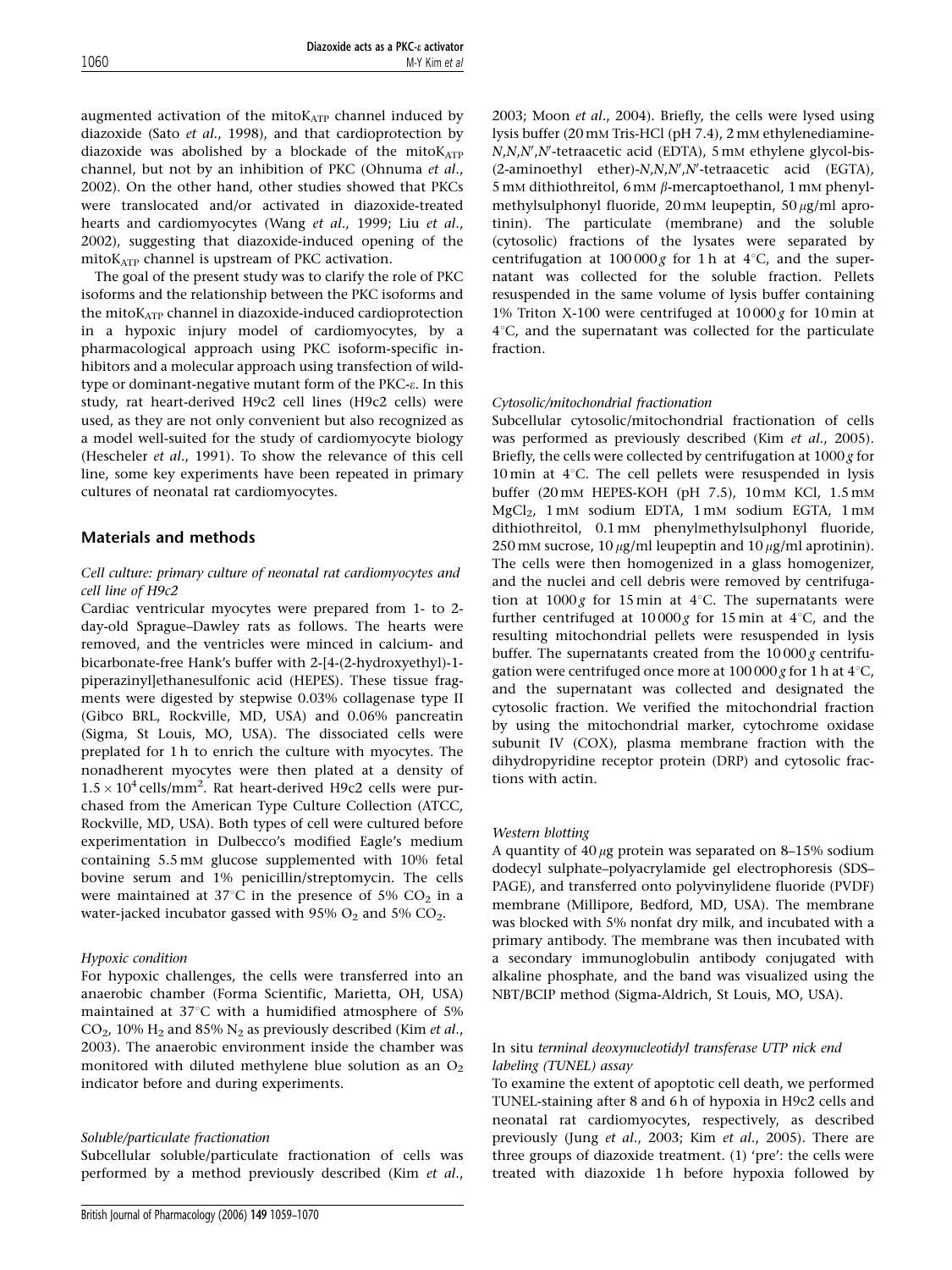#### Flavoprotein fluorescence

The cells were superfused with glucose-free Tyrode's solution containing the following: 140 mM NaCl, 5.4 mM KCl, 1.8 mM CaCl<sub>2</sub>, 0.33 mM NaH<sub>2</sub>PO<sub>4</sub>, 0.5 mM MgCl<sub>2</sub> and 5 mM HEPES (pH 7.4). Flavoprotein fluorescence was excited at 480 nm (for 200 ms every 20 s) and emitted at 520 nm. Relative fluorescence was calibrated with signals recorded after exposure to  $100 \mu M$  2,4-dinitrophenol (DNP), which uncouples respiration from ATP synthesis, collapses the mitochondrial potential, and induces maximal oxidation. Therefore, the values of flavoprotein fluorescence were expressed as a percentage of the DNP-induced fluorescence.

#### Measurement of mitochondrial membrane potential

The mitochondrial membrane potential  $(\Delta \psi_m)$  was assayed by measuring the accumulation of rhodamine 123 (Molecular Probes, Eugene, OR, USA), a membrane-permeable cationic fluorescent dye (Emaus et al., 1986). H9c2 cells were loaded with  $1 \mu$ M rhodamine 123 in HEPES-buffered control salt solution (HCSS) containing 120 mM NaCl, 5 mM KCl,  $1.6$  mm MgCl<sub>2</sub>,  $2.3$  mm CaCl<sub>2</sub>,  $15$  mm glucose,  $20$  mm HEPES and 10 mM NaOH. The cells were incubated for 10 min at 37°C and washed three times with HCSS. The fluorescence intensity of the cell was then measured by flow cytometry (BD Biosciences, Oxford, UK).

## Measurement of mitochondrial Ca<sup>2+</sup> uptake

The mitochondrial Ca<sup>2+</sup> level ([Ca<sup>2+</sup>]<sub>mito</sub>) was quantified after loading cells with the  $Ca^{2+}$  fluorophore rhod-2 (Molecular Probes, Eugene, OR, USA), a selective fluorescent indicator for mitochondrial  $Ca^{2+}$ . Mitochondria were labeled with 100 nM Green Mito-Tracker (Molecular probes, Eugene, OR, USA). For double-labeling, H9c2 cells were incubated for 10 min in HCSS at  $37^{\circ}$ C with 100 nM Green Mito-Tracker. The 2-step cold loading/warm incubation protocol achieves exclusive loading of rhod-2 into the mitochondria (Trollinger et al., 1997). Rhod-2 fluorescence was excited at 560 nm and emitted fluorescence was collected through a 590-nm-long pass barrier filter. The fluorescence intensity of rhod-2 was quantified using imageanalysis computer software (Fluoview FV300; Olympus, Japan).

#### Plasmid construction

Wild-type PKC- $\epsilon$  (PKC- $\epsilon$  WT) and the dominant-negative mutant form of PKC- $\varepsilon$  (PKC- $\varepsilon$  KR) were cloned into pHACE that contains N-terminal HA tag (Lee et al., 2003). PKC-e WT constructs contained the full-length open reading frames of PKC- $\varepsilon$  and PKC- $\varepsilon$  KR constructs contained full-length open reading frame with a  $K \rightarrow R$  point mutation in the ATP binding site.

## Cell transfection

H9c2 cells were transiently transfected with either empty vector as a control (pcDNA3) or various expression vectors using Lipofectin (Invitrogen, Carlsbad, CA, USA), following the procedure recommended by the manufacturer. The cells were grown to  $50 \sim 60\%$  confluence before transfection. The pHACE-PKC-e DNA construct was mixed with the Lipofection reagent. The mixture was then added to the serum-free cell culture medium and incubated at  $37^{\circ}$ C for 8 h, which was followed by transfection to the cells.

#### PKC-e kinase assay

Cellular proteins were extracted using PKC extraction buffer (50 mM HEPES (pH 7.5), 150 mM NaCl, 0.1% Tween 20, 1 mM EDTA, 2.5 mM EGTA and 10% glycerol) containing protease inhibitors  $(10 \mu g/ml$  each of aprotinin and leupeptin and 0.1 mM phenylmethylsulphonyl fluoride) and phosphatase inhibitors (1 mM NaF, 0.1 mM Na<sub>3</sub>VO<sub>4</sub> and 10 mM  $\beta$ -glycerophosphate). HA-tagged PKC proteins from  $500 \mu$ g of cell extracts were immunoprecipitated with  $3 \mu$ g of anti-HA antibody and  $30 \mu l$  of protein G-Sepharose for 3h at 4°C. The immunoprecipitates were resuspended in PKC reaction buffer (50 mM HEPES (pH 7.5), 10 mM  $MgCl<sub>2</sub>$ , 1 mM dithiothreitol, 2.5 mm EGTA, 1 mm NaF, 0.1 mm Na<sub>3</sub>VO<sub>4</sub> and 10 mm  $\beta$ -glycerophosphate). The kinase assay was initiated by adding PKC reaction buffer containing  $5 \mu$ g of PKC- $\varepsilon$ substrate and 5  $\mu$ Ci of [ $\gamma$ -<sup>32</sup>P]ATP. Reactions were carried out for 30 min at  $37^{\circ}$ C and terminated by adding sodium dodecyl sulfate (SDS) sample buffer. Mixtures were then boiled for 5 min, and the reaction products were analyzed by SDS–polyacrylamide gel electrophoresis (PAGE) and autoradiography.

## Statistical analysis

All data were expressed as mean $\pm$ s.d. The numerical data were compared using a one-way analysis of variance followed by a post-test such as Bonferoni test. A P-value of  $<$ 0.05 was considered significant.

#### Antibodies and drugs

Myristoylated PKC  $\varepsilon$ V1–2 ( $\varepsilon$ V1–2; an inhibitor of PKC- $\varepsilon$ ) was purchased from Biomol Research Lab (Plymouth Meeting, PA, USA). Diazoxide, 5-hydroxydecanoate (5-HD; a specific inhibitor of mitoKATP channel), cyclosporin A (CsA; a permeability transition pore (PTP) inhibitor) and DNP (metabolic uncoupler) were purchased from Sigma (St Louis, MO, USA). Ruthenium Red (RR; an inhibitor of mitochondrial  $Ca^{2+}$  uniporter) was obtained from TOCRIS (Ellisville, MO, USA). Anti-PKC- $\alpha$ , - $\beta$ I, - $\delta$ , - $\varepsilon$ , - $\zeta$  (1:500) and anti-HA (1:500) antibodies were purchased from Santa Cruz Biotechnology (Santa Cruz, CA, USA). Anti-actin (1:3000) and anti-DRP (1:1000) antibodies were from Sigma (St Louis, Mo, USA). Anti-COX (1:3000) antibody was from Molecular Probes (Eugene, OR, USA). Diazoxide, eV1–2, CsA, and RR were dissolved in dimethyl sulfoxide (DMSO) to form stock solutions. The final DMSO concentration of 0.1% was found to have no effect on neonatal rat cardiomyocytes and H9c2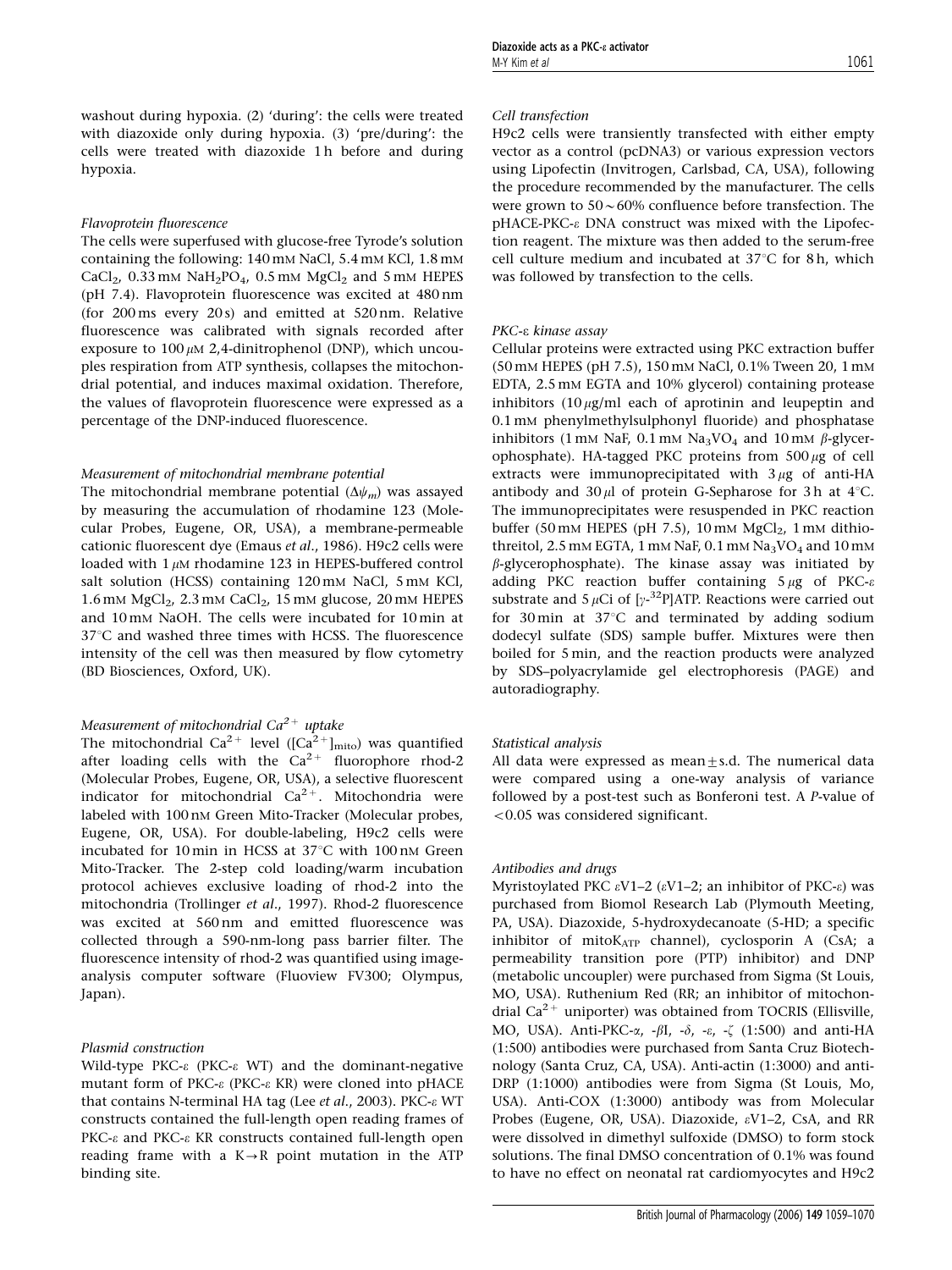cell viability. The concentrations of inhibitors and treatments were chosen on the basis of preliminary studies (data not shown).

## Results

## Effect of diazoxide on PKC isoforms

Figures 1a and 2a show isoform-specific translocation of PKC- $\epsilon$  by diazoxide in H9c2 and neonatal rat cardiomyocytes, respectively. In both cells, the level of  $PKC-\varepsilon$  in the particulate fraction started to increase as early as 5 min and reached a peak at 30 min after treatment with diazoxide (100  $\mu$ M). The level of PKC- $\varepsilon$  in the soluble fraction was markedly decreased. The other PKC isoforms (PKC- $\alpha$ , - $\beta$ I, - $\delta$ ,  $-\zeta$ ) were not altered by diazoxide treatment in either the particulate or the soluble fractions. To evaluate whether diazoxide-induced translocation of PKC-e involves mitochondrial translocation, we evaluated protein expression of PKC- $\varepsilon$  in the mitochondrial fraction as well as the cytosolic fraction. As shown in Figures 1b and 2b, the cellular

subfractions, in terms of the mitochondrial, as well as the cytosolic and the plasma membrane fractions, were characterized by their specific markers, COX, actin and DRP, and no cross-contamination was found between the cellular fractions. The level of PKC- $\varepsilon$  in the mitochondrial fraction increased at 5 min after  $100 \mu$ M diazoxide treatment while levels in the cytosolic fractions were decreased remarkably (Figures 1b and c, 2b and c). The activity of  $PKC-\epsilon$  in the mitochondrial fraction began to increase as early as 5 min after diazoxide treatment, with a maximal increase after 10 min, in H9c2 cells and neonatal rat cardiomyocytes (Figures 1d and 2d).

## The role of PKC-e in diazoxide-induced cardioprotection against apoptotic cell death during hypoxia

To investigate the role of translocated PKC- $\varepsilon$  to the mitochondria induced by diazoxide, we examined the effect of specific blockade of PKC-e translocation by eV1–2 on apoptotic cell death after 8 h of hypoxia in both H9c2 cells (Figure 3a and b) and 6h of hypoxia in neonatal rat



Figure 1 Effect of diazoxide (DZX) on PKC isotypes in H9c2 cells. (a) Western blots for PKC isotypes  $(-\alpha, -\beta I, -\delta, -\epsilon$  and  $-\zeta$ ) detected in the soluble and the particulate fraction after various periods of diazoxide treatment. Data shown are representative of four separate experiments. COX, cytochrome c oxidase subunit IV. (b) Western blots for PKC-<sup>e</sup> detected in cytosolic and the mitochondrial fraction after various periods of diazoxide treatment (lower panel). Western blots for subcellular markers, cytochrome c oxidase subunit IV (COX), dihydropyridine receptor protein (DRP) and actin (upper panel). Data shown are representative of four separate experiments. Cyt, cytosol; Mt, mitochondria; Pm, plasma membrane. (c) Quantitative analysis for PKC-& in the cytosolic and the mitochondrial fraction after various periods of diazoxide treatment. Data shown as means  $\pm$  s.d. (n = 4) represent the percentage of the control (CTL, 0 time). \*P<0.05 vs vehicle-treated control (CTL, 0 time). (d) Kinase activity for PKC- $\varepsilon$  measured in mitochondrial fraction after various periods of diazoxide treatment. Data shown as means  $\pm$  s.d. (n = 4) represent the percentage of the control (CTL, 0 time). \*P<0.05 vs vehicle-treated control (CTL, 0 time).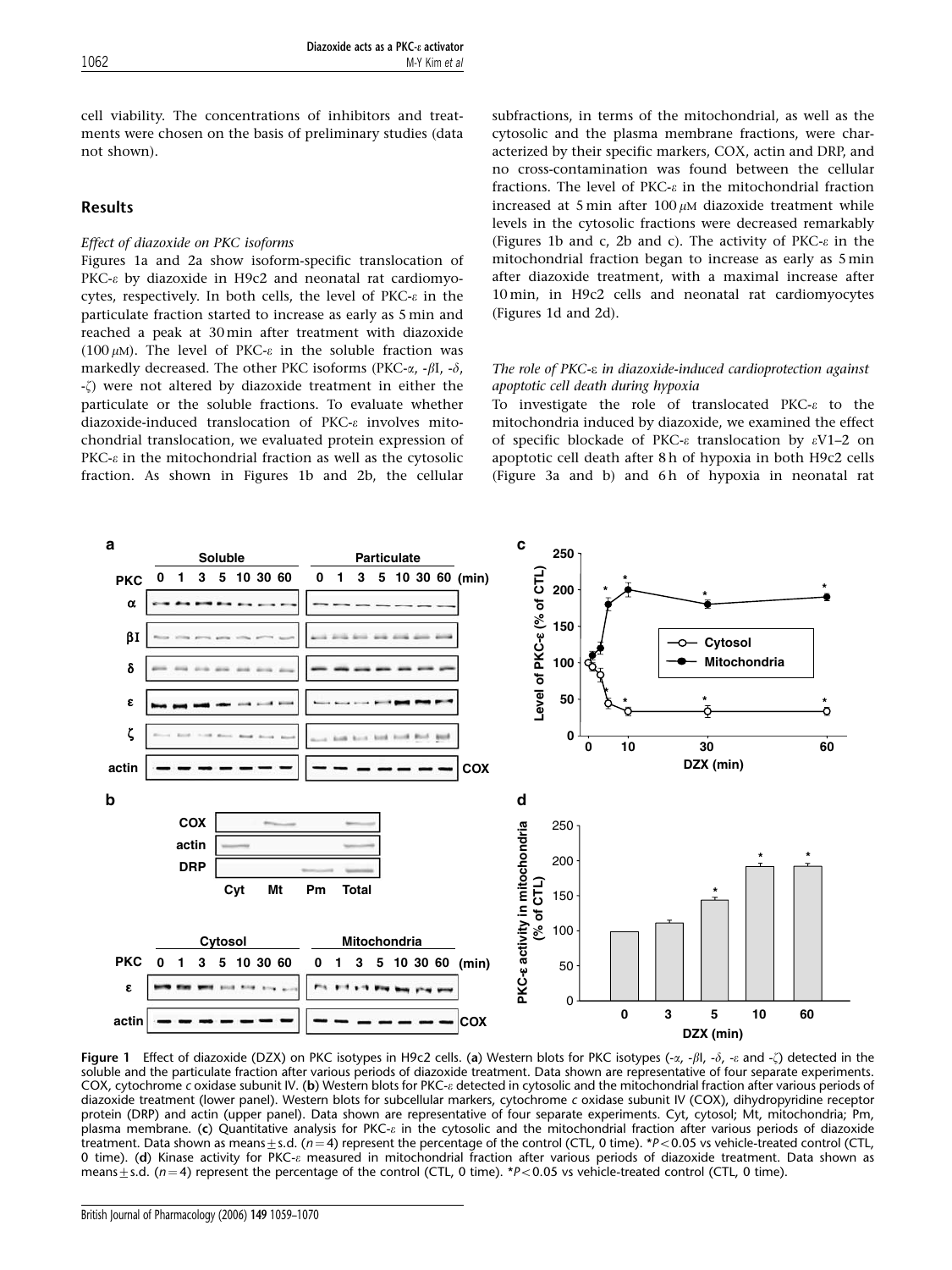

Figure 2 Effect of diazoxide (DZX) on PKC isotypes in neonatal rat cardiomyocytes. (a) Western blots for PKC isotypes (- $\alpha$ , - $\beta$ l, - $\delta$ , - $\varepsilon$  and - $\zeta$ ) detected in the soluble and the particulate fraction after various periods of diazoxide treatment. Data shown are representative of four separate experiments. COX, cytochrome c oxidase subunit IV. (b) Western blots for PKC-e detected in cytosolic and the mitochondrial fraction after various periods of diazoxide treatment (lower panel). Western blots for subcellular markers, cytochrome c oxidase subunit IV (COX), dihydropyridine receptor protein (DRP) and actin (upper panel). Data shown are representative of four separate experiments. Cyt, cytosol; Mt, mitochondria; Pm, plasma membrane. (c) Quantitative analysis for PKC- $\varepsilon$  in the cytosolic and the mitochondrial fraction after various periods of diazoxide treatment. Data shown as means $\pm$ s.d. (n=4) represent the percentage of the control (CTL, 0 time). \*P<0.05 vs vehicle-treated control (CTL, 0 time). (d) Kinase activity for PKC-e measured in mitochondrial fraction after various periods of diazoxide treatment. Data shown as means  $\pm$  s.d. (n = 4) represent the percentage of the control (CTL, 0 time). \*P<0.05 vs vehicle-treated control (CTL, 0 time).

cardiomyocytes (Figure 3d and e). Periods of hypoxia, producing about 50% of cell death, were determined by preliminary experiment (data not shown), and differences between the two cell types appears due to the greater tendency of the neonatal rat cardiomyocytes to detach from the culture plate and their shorter time course of cell death compared to H9c2 cells. The proportion of TUNEL-positive cells after 8 h of hypoxia in H9c2 cells, and that after 6 h of hypoxia in neonatal rat cardiomyocytes was the same, about 30–35% (Figure 3a and d). The TUNEL-positive cells in both cultures were attenuated by diazoxide treatment in the 'pre/ during' group, but not in the 'pre' nor in the 'during' group. The anti-apoptotic effect of diazoxide (Figure 3b and e) was almost completely blocked by 10  $\mu$ M  $\epsilon$ V1–2 and by 100  $\mu$ M 5-HD. These results suggest the involvement of  $PKC-\epsilon$  as well as mito $K_{ATP}$  channel in the mechanism of diazoxide-induced cardioprotection. Consistent with these results, Figure 3c (H9c2 cells) and f (neonatal rat cardiomyocytes) show that a high level of PKC- $\varepsilon$  in the mitochondrial fraction of diazoxide-treated group was maintained, up to 2h of hypoxia, while the protein levels of PKC- $\varepsilon$  in both the cytosolic and the mitochondrial fraction (Kim et al., 2003) were diminished after 2 h of hypoxia in the hypoxic control cultures.

As shown in Figure 4a, the expression vectors for PKC-e WT or PKC-e KR were transfected into H9c2 cells, to verify that they expressed the predicted protein (HA), and the constructs were found to express the corresponding proteins with expected sizes at comparable levels. In addition, increased kinase activity of PKC-e was found in PKC-e WT transfected cells and decreased PKC-e kinase activity was shown in PKC- $\epsilon$  KR transfected cells (Figure 4b). As shown in Figure 4c, in cells transfected with pcDNA3, about 28% was shown as TUNEL-positive after 8 h of hypoxia. This increase in TUNEL-positive cells was dramatically attenuated by diazoxide treatment or by transfection of PKC-e WT. The anti-apoptotic effect of diazoxide during hypoxia was almost completely blocked in PKC-e KR transfected cells.

#### Link between PKC- $\varepsilon$  and the mito $K_{ATP}$  channel

To investigate the link between PKC- $\epsilon$  and the mitoK<sub>ATP</sub> channel, we examined the effect of 5-HD on PKC- $\varepsilon$ translocation and the effect of  $\epsilon V1-2$  on mitoK<sub>ATP</sub> channel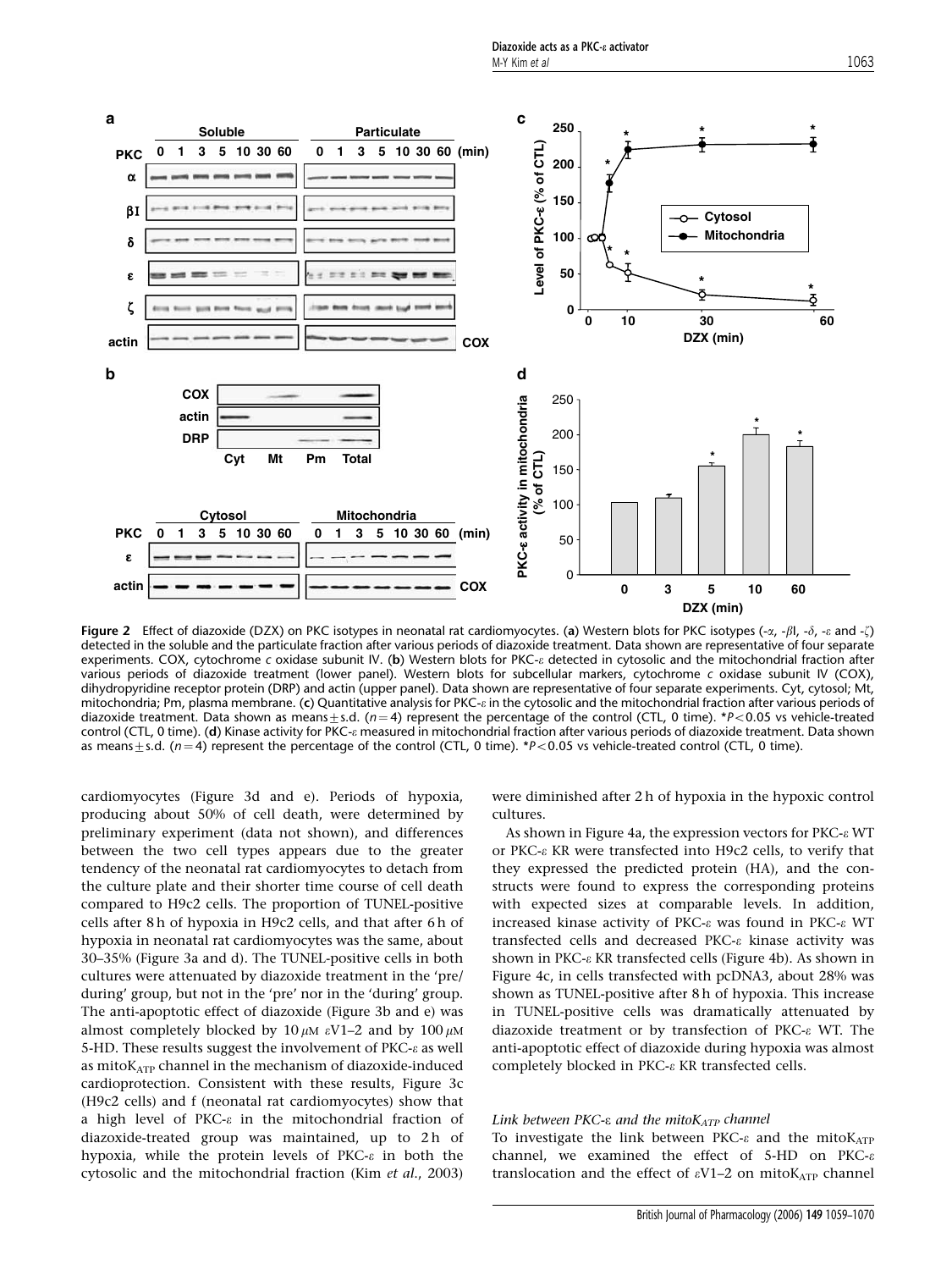

Figure 3 The role of PKC-e in diazoxide-induced cardioprotection against hypoxia-induced apoptotic cell death in H9c2 cells (a–c) and in neonatal rat cardiomyocytes (d–f). (a and d) Effect of diazoxide (DZX) on hypoxia-induced apoptotic cell death. The cells were treated with 100  $\mu$ M diazoxide 1 h before hypoxia ('pre'), during hypoxia ('during') or 1 h before and during hypoxia ('pre/during'). Cell death (%) was calculated by dividing the number of TUNEL-stained cells by total number of cells 8 h (a) and 6 h (d) after hypoxic insult. The data are mean $\pm$ s.d. (n=5). \*P<0.05 vs vehicle-treated hypoxic control (Veh). Nm-CTL, vehicle-treated normoxic control. (b and e) Effect of PKC- $\varepsilon$ inhibitor (eV1-2) and mitoKATP channel inhibitor (5-HD) on diazoxide-induced cardioprotection against hypoxia-induced apoptotic cell death. The cells were treated with 100  $\mu$ M diazoxide 1 h before and during hypoxia in the absence or presence of 10  $\mu$ M  $\epsilon$ V1–2 or 100  $\mu$ M 5-HD. Cell death (%) was calculated by dividing the number of TUNEL-stained cells by total number of cells 8 h (b) and 6 h (e) after hypoxic insult. The data are mean $\pm$ s.d. (n=5). \*P<0.05 vs vehicle-treated hypoxic control (Veh),  $^{\#}$ P<0.05 vs diazoxide-treated hypoxia (DZX). Nm-CTL, vehicletreated normoxic control. (c and f) Effect of diazoxide on PKC- $\varepsilon$  expression during hypoxia. The cells were treated with 100  $\mu$ M diazoxide for 1 h before and during hypoxia. Western blots for PKC- $\varepsilon$  detected in the cytosolic (C) and the mitochondrial (Mt) fractions after 2 h of hypoxia. Data shown are representative of four separate experiments. COX, cytochrome c oxidase subunit IV.

activation, monitored by flavoprotein oxidation. Opening of mitoK<sub>ATP</sub> channels dissipates the inner  $\Delta\psi_m$  established by the proton pump. This dissipation accelerates electron transfer by the respiratory chain and if uncompensated by increased production of electron donors, leads to net oxidation of the mitochondria. We therefore monitored the mitochondrial redox state by recording the fluorescence of flavoprotein in the mitochondria as an indirect index of the mitoK<sub>ATP</sub> channel opening (Liu et al., 1998; Wang et al., 2001a). Figures 5a and 6a show the time course of changes in flavoprotein fluorescence in H9c2 cells and neonatal rat cardiomyocytes exposed to diazoxide. Flavoprotein fluorescence began to increase as early as 7 min after diazoxide treatment, with a resultant plateau at about 10 min. Consistent with earlier reports (Liu et al., 1998), these diazoxideinduced flavoprotein oxidations were completely inhibited by 5-HD to control level in both types of cell. As shown in

Figures 5b and 6b, the maximum flavoprotein oxidations by diazoxide were completely blocked by  $10 \mu M \varepsilon V1-2$ . When we investigated the effect of 5-HD on PKC-e translocation, diazoxide-induced PKC-e translocation to mitochondria remained unaltered after 5-HD treatment in both H9c2 cells and neonatal rat cardiomyocytes (Figures 5c and 6c). The kinase activity of PKC- $\varepsilon$  in the mitochondrial fraction was almost doubled by treatment with diazoxide (Figures 5d and 6d). This increase was blocked by  $10 \mu M \varepsilon V1-2$  but not by 5-HD, in both H9c2 cells and neonatal rat cardiomyocytes.

On the basis of these results, the role of specific translocation of PKC-e by diazoxide in hypoxic cell death and the interrelationship between PKC- $\varepsilon$  and the mito $K_{ATP}$  channel were shown to be quite similar each other in both H9c2 cells and neonatal rat cardiomyocytes. We therefore performed the following experiments using only the more convenient H9c2 cells.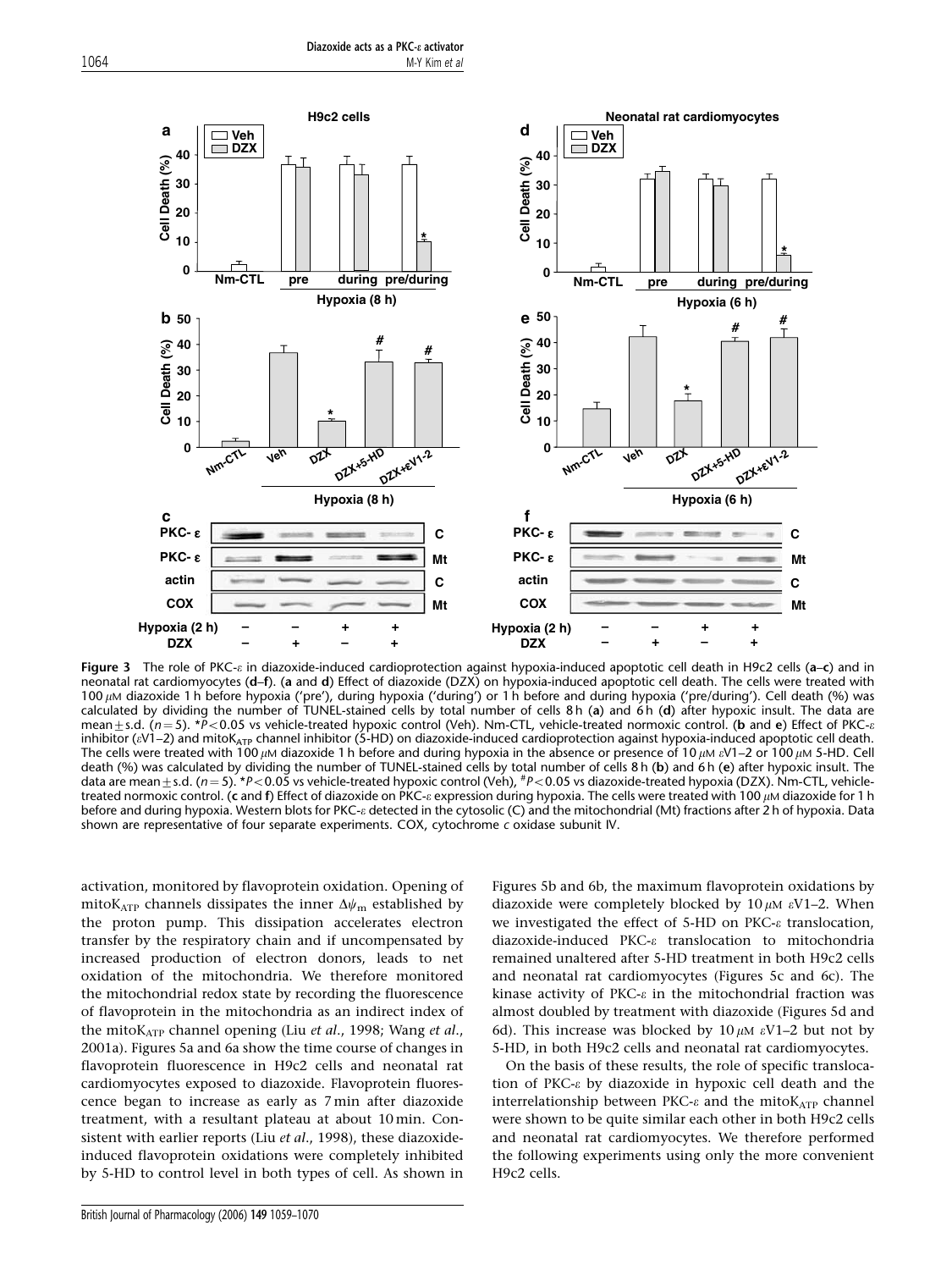

Figure 4 The role of PKC- $\varepsilon$  in diazoxide-induced cardioprotection against hypoxia-induced apoptotic cell death in PKC- $\varepsilon$  transfected cells. H9c2 cells were transfected with PKC- $\varepsilon$  sequence (PKC- $\varepsilon$  WT or PKC- $\epsilon$  KR) vector and control vector pcDNA3. (a) Western blots for HA or PKC- $\varepsilon$  detected in the PKC- $\varepsilon$  transfected cells. Data shown are representative of four separate experiments. (b) Kinase activity for PKC- $\epsilon$  measured in the PKC- $\epsilon$  transfected cells. Data shown are representative of four separate experiments. (c) The role of PKC- $\varepsilon$  in diazoxide-induced cardioprotection against hypoxia-induced apoptotic cell death. The PKC-e transfected cells were treated with or without 100  $\mu$ M diazoxide (DZX) 1 h before and during hypoxia. Cell death (%) was calculated by dividing the number of TUNEL-stained cells by total number of cells 8 h after hypoxic insult. The data are mean+s.d. ( $n = 4$ ). \*P<0.05 vs vehicle-pcDNA, Nm, normoxia.

## Effect of PKC- $\epsilon$  on mito $K_{ATP}$  channel opening in PKC- $\epsilon$  transfected cells

In order to confirm the link between PKC- $\varepsilon$  and mitoK<sub>ATP</sub> channel, we further examined the effect of direct PKC- $\varepsilon$ activation or inactivation on flavoprotein oxidation, with H9c2 cells transfected with PKC- $\epsilon$  WT or PKC- $\epsilon$  KR. In cells transfected with PKC-e WT, flavoprotein fluorescence was increased before diazoxide treatment and increased further after diazoxide treatment (Figure 7a and b). Maximum flavoprotein oxidation induced by diazoxide was markedly blocked in cells transfected with the negative mutant,  $PKC-\epsilon$ KR (Figure 7a and b). Figure 7c shows that overexpression of PKC- $\epsilon$  WT-induced increase in flavoprotein oxidation was completely blocked by 5-HD, as well as by  $\varepsilon$ V1–2.

## The role of PKC-e in diazoxide-induced inhibitory effect on mitochondrial death pathway

To elucidate the role of the PKC- $\varepsilon$  in mitochondrial death pathway during hypoxia, we measured  $[Ca^{2+}]_{\text{mito}}$ ,  $\Delta\psi_{\text{m}}$  and cytochrome c release from the mitochondria to the cytosol during hypoxia in H9c2 cells. As demonstrated in our previous results, hypoxia-induced elevation of  $[Ca^{2+}]_{mito}$ , and disruption of  $\Delta\psi_m$  reaches peak at 1 and 4 h of hypoxia, respectively, and the level of cytochrome  $c$  released into cytosol reaches peak at 6 h of hypoxia (Kim et al., 2005). Hypoxia-induced  $[Ca^{2+}]_{\text{mito}}$  elevation and  $\Delta\psi_{\text{m}}$  reduction was almost completely blocked by RR, but not by CsA (Figure 8a and b), suggesting that hypoxia-induced  $\Delta\psi_m$ reduction is dependent on  $[Ca^{2+}]_{\text{mito}}$  elevation rather than PTP opening. As expected, hypoxia-induced cytochrome  $c$ release was inhibited by CsA. Figure 8b shows that diazoxide-induced reduction of  $\Delta\psi_m$  was completely abolished by  $10 \mu M \varepsilon V1-2$  to control levels (Veh). As shown in Figure 8a–c, the treatment with diazoxide prevented the increase in  $[Ca^{2+}]_{mito}$ , mitochondrial depolarization and cytochrome  $c$  release induced by hypoxia, and all these effects of diazoxide were almost completely blocked by  $\epsilon$ V1–2 as well as 5-HD.

## **Discussion**

The main findings of this study are that diazoxide-induced isoform-specific activation of PKC- $\varepsilon$  is an intermediate step in the opening of the mitoKATP channel, resulting in cardioprotection against hypoxia-induced death in H9c2 cells and neonatal rat cardiomyocytes.

This study demonstrates that diazoxide induces isoformspecific translocation of PKC-e from the soluble to the particulate, especially to the mitochondrial fraction, and that diazoxide increases PKC-e activity in the mitochondrial fraction in H9c2 cell lines and primary culture of neonatal rat cardiomyocytes (Figures 1 and 2). This study further shows that measurable protein levels and activities of  $PKC-\varepsilon$ can be detected in the mitochondrial fraction in the absence of diazoxide (Figures 1d and 2d), suggesting the existence of PKC- $\varepsilon$  inside mitochondria in the basal state. Consistent with our results, recent reports demonstrated that  $PKC-\varepsilon$ exists constitutively inside mitochondria, but only equivalent to 10–20% of that observed in the cytosol in the basal state and that PKC- $\varepsilon$  is either very tightly bound or, more likely, is localized in the intermembrane space in heart mitchondria (Baines et al., 2002; Costa et al., 2005).

The results obtained from the pharmacological and the molecular approach using  $\varepsilon$ V1–2, and a dominant-negative mutant form of PKC- $\varepsilon$ , suggest the essential role of PKC- $\varepsilon$ activation in diazoxide-induced cardioprotection (Figures 3b, e and 4c). Although these results are not consistent with previous studies in rat heart, suggesting that diazoxideinduced translocation of PKC- $\delta$  is associated with cardioprotection (Wang and Ashraf, 1999; Wang et al., 2001b), there are reports consistent with ours, suggesting a role for  $PKC-\varepsilon$ in diazoxide-induced cardioprotection in chick cardiomyocytes (Liu et al., 2002). Other pharmacological actions of diazoxide have been known to include inhibition of succinate dehydrogenase (SDH) (Schafer et al., 1969); the present study, however, did not consider the contribution of SDH inhibition to diazoxide-induced cardioprotection, because the concentration of diazoxide used in our study was much lower (100  $\mu$ M) than that needed to achieve SDH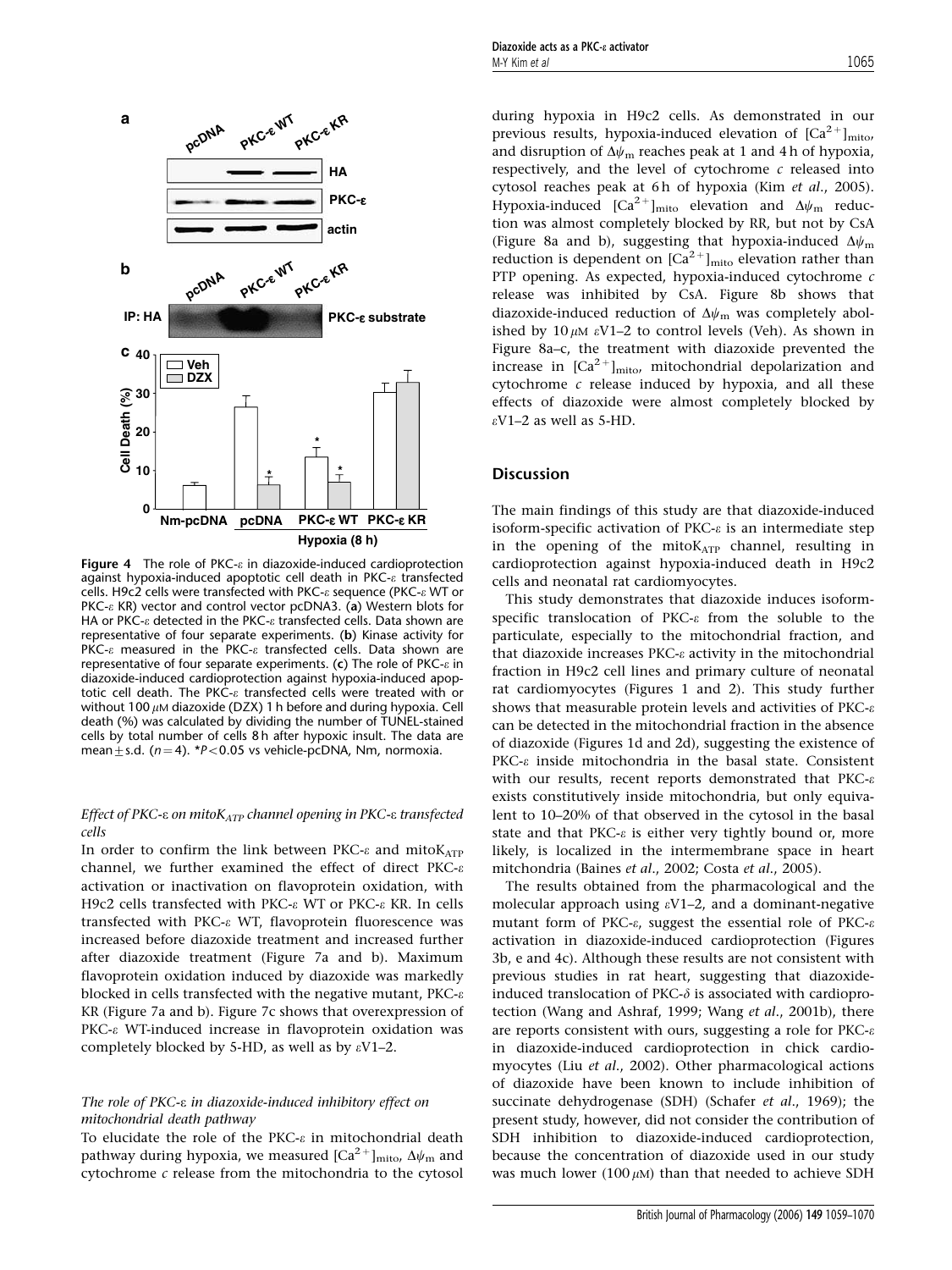

Figure 5 Link between PKC- $\varepsilon$  and the mitoK<sub>ATP</sub> channel in H9c2 cells. The cells were treated with 100  $\mu$ M diazoxide (DZX) in the absence or presence of PKC- $\epsilon$  inhibitor ( $\epsilon V1-2$ ) or mitoK<sub>ATP</sub> channel inhibitor (5-HD). (a) Effect of 10  $\mu$ M  $\epsilon V1-2$  and 100  $\mu$ M 5-HD on diazoxide-induced flavoprotein (FP) oxidation. FP oxidation (%) was calculated as a percentage of the 100 µM DNP-induced fluorescence. Data shown are representative of four separate experiments. (b) Effect of 10  $\mu$ M  $eV1-2$  and 100  $\mu$ M 5-HD on diazoxide-induced maximum flavoprotein (FP) oxidation. FP oxidation (%) was calculated as a percentage of the 100  $\mu$ M DNP-induced fluorescence. The data are mean $\pm$ s.d. (n=4). \*P<0.05 vs control (CTL),  $^{\#}P$ <0.05 vs diazoxide alone (Veh). (c) Effect of 10  $\mu$ m  $e$ V1–2 and 100  $\mu$ m 5-HD on diazoxide-induced translocation of PKC-e. Western blots for PKC-e detected in the cytosolic (C) and the mitochondrial (Mt) fractions after 10 min of diazoxide. Data shown are representative of four separate experiments. COX, cytochrome c oxidase subunit IV. (d) Effect of 10  $\mu$ M  $\epsilon$ V1–2 and 100  $\mu$ M 5-HD on diazoxideinduced increase of kinase activity of PKC- $\varepsilon$  in mitochondria. The data are mean $\pm$ s.d. (n=4). \*P<0.05 vs vehicle-treated control (CTL),  $P$ <0.05 vs DZX alone.

inhibition ( $\sim$  400  $\mu$ M) (Schafer *et al.*, 1969; Grimmsmann and Rustenbeck, 1998).

As in the case of our previous study with KR-31378, a novel KATP opener (Moon et al., 2004), the cardioprotective effect of diazoxide was observed only in the 'pre/during' group and not in the 'pre' or the 'during' group (Figure 3a and d). These results are inconsistent with other studies showing that cardioprotective efficacy was still demonstrable when diazoxide treatment was commenced during reperfusion (Hausenloy *et al.*, 2004) or only before exposure to  $H_2O_2$  (Akao et al., 2003). These discrepancies cannot be readily explained, but may be due to different environments between in vivo and in vitro systems, and injury types.

From our results that 'pre/during' treatment with diazoxide exerts cardioprotection, involving PKC-e and the mitoK<sub>ATP</sub> channel, we would suggest that the modulation of PKC- $\varepsilon$  and the mito $K_{ATP}$  channel by diazoxide should precede hypoxic insult and be maintained during hypoxia. These results prompted us to investigate further the relationfindings showed that blockade of PKC- $\varepsilon$  by  $\varepsilon$ V1–2 or dominant-negative mutant form of  $PKC-\varepsilon$  inhibited diazoxide-induced flavoprotein oxidation (Figure 3b and e), while diazoxide-induced PKC-e translocation and activation remained unaltered after blockade of the mito $K_{ATP}$  channel by 5-HD (Figure 3b–d and f). Based on these results, we would propose two possible signaling schemes: one, in which the signaling pathways for diazoxide-induced mito- $K_{ATP}$  channel opening and PKC- $\varepsilon$  activation are independent of each other, and the other, in which diazoxide-induced PKC- $\varepsilon$  activation occurs upstream of the activation of the mitoK<sub>ATP</sub> channel. Although we cannot exclude the possibility of independent signaling pathways for PKC-e and the  $mitoK<sub>ATP</sub> channel, several pieces of evidence favor the latter,$ sequential, pathway. First, because either  $\varepsilon$ V1–2 or 5-HD could completely, rather than partially, block the flavoprotein oxidizing effect of diazoxide (Figures 5a,b and 6a,b), it is

ship between PKC- $\varepsilon$  activation and the mitoK<sub>ATP</sub> channel opening, in the presence of diazoxide, before hypoxia. Our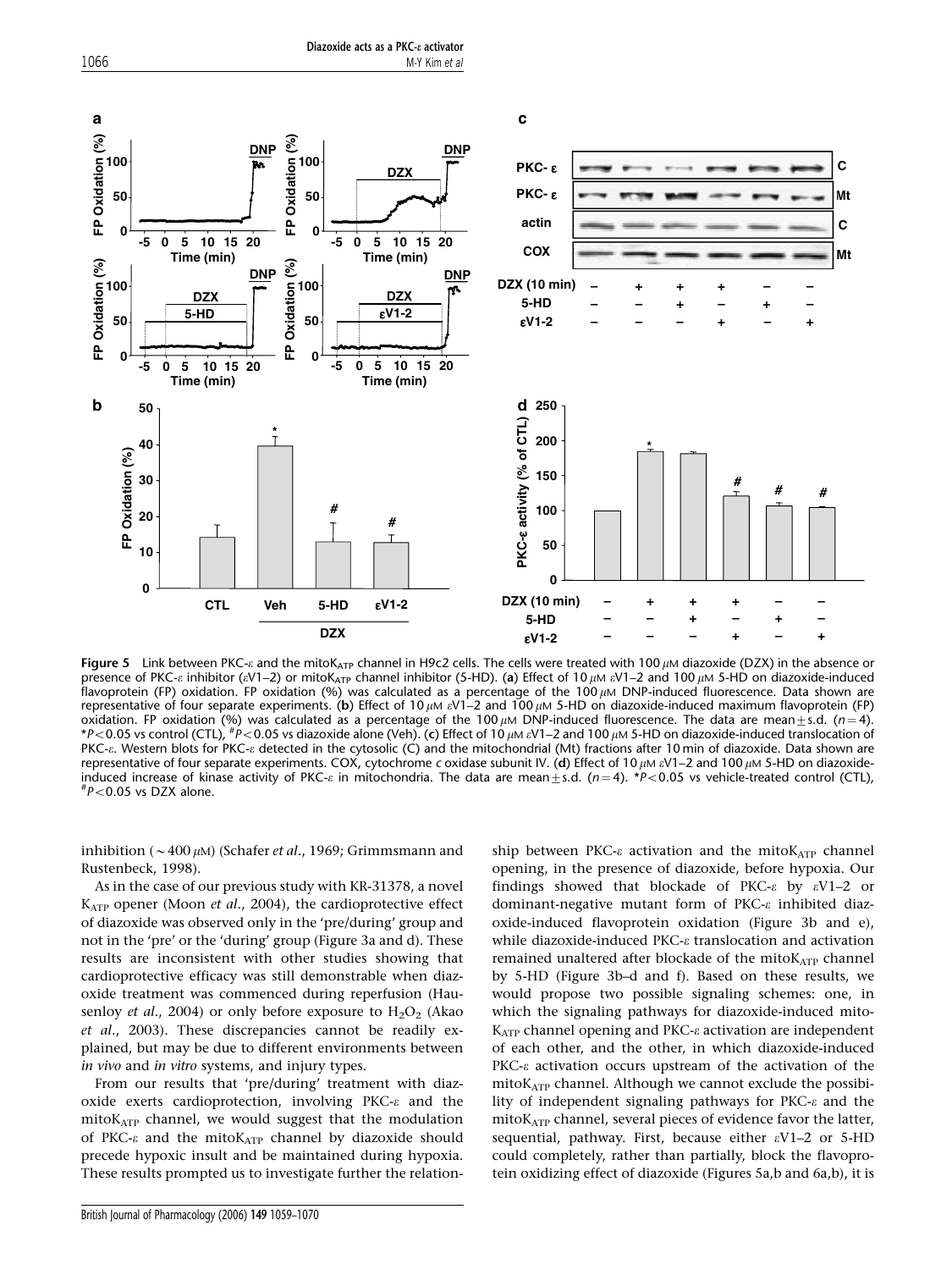

Figure 6 Link between PKC- $\varepsilon$  and the mitoK<sub>ATP</sub> channel in neonatal rat cardiomyocytes. The cells were treated with 100  $\mu$ M diazoxide (DZX) in the absence or presence of PKC- $\varepsilon$  inhibitor ( $\varepsilon$ V1–2) or mitoK<sub>ATP</sub> channel inhibitor (5-HD). (a) Effect of 10  $\mu$ M  $\varepsilon$ V1–2 and 100  $\mu$ M 5-HD on diazoxide-induced flavoprotein (FP) oxidation. FP oxidation (%) was calculated as a percentage of the 100  $\mu$ M DNP-induced fluorescence. Data shown are representative of four separate experiments. (b) Effect of 10  $\mu$ M  $\varepsilon$ V1–2 and 100  $\mu$ M 5-HD on diazoxide-induced maximum flavoprotein (FP) oxidation. FP oxidation (%) was calculated as a percentage of the 100  $\mu$ M DNP-induced fluorescence. The data are mean $\pm$ s.d.  $(n=4)$ . \*P<0.05 vs control (CTL),  ${}^{#}P<0.05$  vs diazoxide alone (Veh). (c) Effect of 10  $\mu$ M  $\varepsilon$ V1–2 and 100  $\mu$ M 5-HD on diazoxide-induced translocation of PKC-e. Western blots for PKC-e detected in the cytosolic (C) and the mitochondrial (Mt) fractions after 10 min of diazoxide. Data shown are representative of four separate experiments. COX, cytochrome c oxidase subunit IV. (d) Effect of 10  $\mu$ M  $\epsilon$ V1–2 and 100  $\mu$ M 5-HD on diazoxide-induced increase of kinase activity of PKC- $\varepsilon$  in mitochondria. The data are mean $\pm$ s.d. (n = 4). \*P<0.05 vs vehicle-treated control (CTL),  $^{#}P<0.05$  vs DZX alone.

likely that diazoxide-induced PKC- $\varepsilon$  activation and mitoK $_{\text{ATP}}$ channel-dependent flavoprotein oxidation share the same signaling pathway. The partial inhibitory effect of transfection with PKC- $\epsilon$  KR mutant on the flavoprotein oxidizing effect of diazoxide may be due to the contribution of endogenous normal PKC-e in the presence of diazoxide (Figure 7a and b). Second, direct activation of PKCs by overexpression of PKC-e WT mimicked the flavoprotein oxidizing effect of diazoxide (Figure 7a), which was completely blocked by 5-HD, suggesting a signaling cascades of:  $PKC-\epsilon \rightarrow mitoK_{ATP}$  channel  $\rightarrow$  flavoprotein oxidation. Third, as judged from the time course results, because diazoxideinduced PKC-e translocation reached its maximum level at 5 min (Figures 1 and 2) and the corresponding flavoprotein oxidation was maximal at about 10 min (Figures 5a and 6a), it is likely that  $mitoK_{ATP}$  channel-dependent flavoprotein oxidation occurs downstream of PKC-e activation. Taken together, these considerations lead us to suggest that diazoxide first induces isoform-specific translocation of PKC- $\varepsilon$  into mitochondria, which in turn activates the mitoKATP channel located on the inner mitochondrial membrane. Translocation of the cytosolic PKC-e to the mitochondria by diazoxide seems to be essential for  $PKC-\varepsilon$ to link with the mito $K_{ATP}$  channel, leading to the mito $K_{ATP}$ channel opening. In addition, mitochondrial localization of PKC- $\varepsilon$  in the basal state provides another possibility for PKC- $\varepsilon$  to link with the mitoK<sub>ATP</sub> channel in the presence of diazoxide, leading to the mitoKATP channel opening.

It has been known that during hypoxia, cytosolic  $Ca^{2+}$ increases and mitochondria takes up some of the increased cytosolic Ca<sup>2+</sup> through a RR-sensitive Ca<sup>2+</sup> uniporter (Anderson et al., 2005), which in turn induces the opening of PTP, and the disruption of the  $\Delta\psi_{\rm m}$ , leading to release of cytochrome c, caspase-3 activation and apoptotic cell death (Gunter et al., 1994). Supporting this notion, our study confirmed that hypoxia-induced  $[Ca^{2+}]_{\text{mito}}$  elevation and  $\Delta\psi_m$  reduction were almost completely blocked by RR (Figure 8a and b). From the results using CsA, an inhibitor of PTP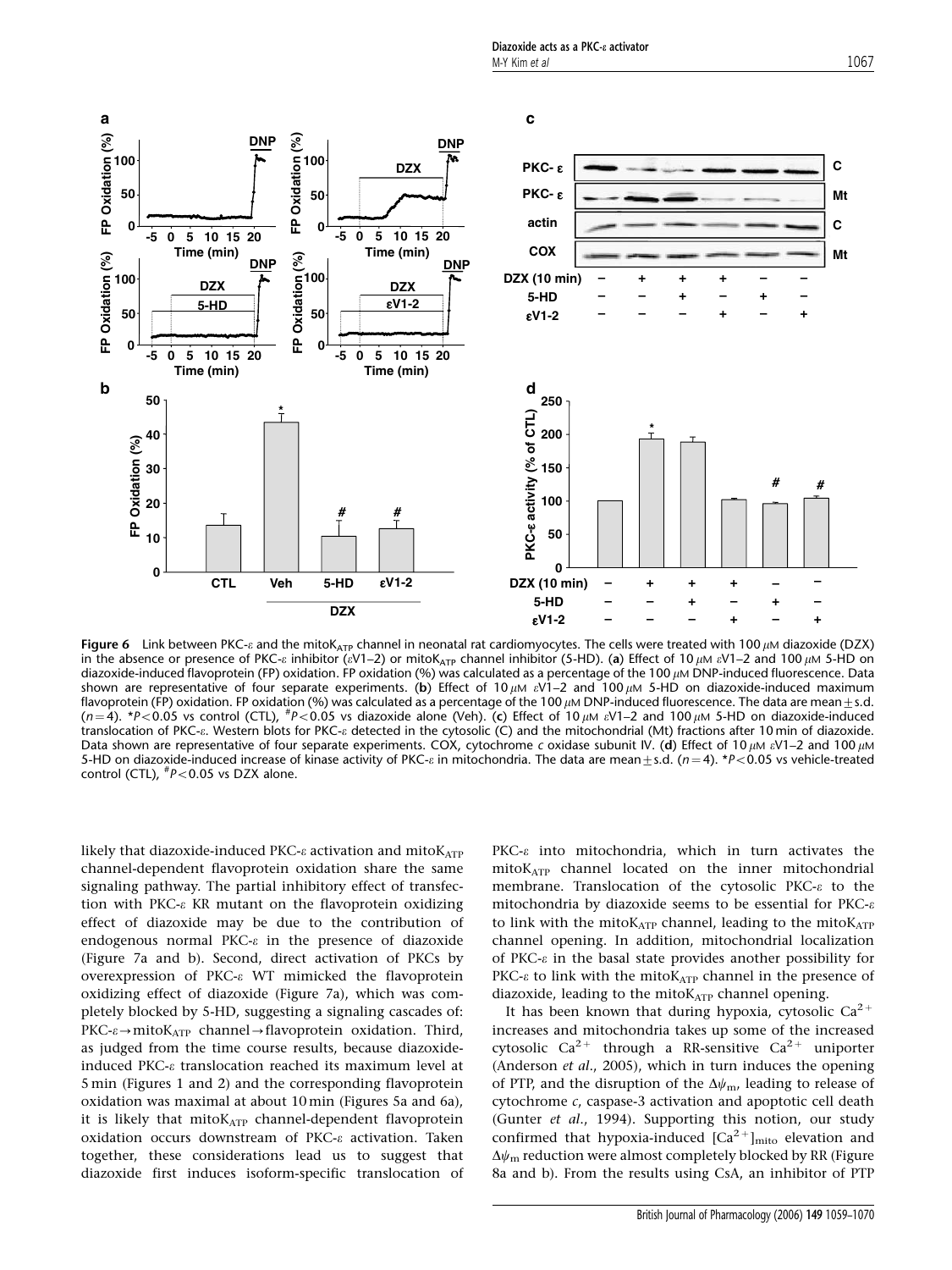

Figure 7 Link between PKC- $\varepsilon$  and the mitoK<sub>ATP</sub> channel in PKC- $\varepsilon$ transfected cells. The H9c2 cells were transfected with PKC- $\varepsilon$ sequence (PKC- $\epsilon$  WT and PKC- $\epsilon$  KR) vector and control vector pcDNA3. (a) Effect of transfection of PKC- $\varepsilon$  on diazoxide-induced flavoprotein (FP) oxidation. The PKC- $\varepsilon$  transfected cells were treated with or without 100  $\mu$ M diazoxide (DZX). FP oxidation (%) was calculated as a percentage of the 100  $\mu$ M DNP-induced fluorescence. Data shown are representative of four separate experiments. (b) Effect of transfection of PKC- $\varepsilon$  on diazoxide-induced maximum flavoprotein (FP) oxidation. The PKC- $\varepsilon$  transfected cells were treated with or without 100  $\mu$ M diazoxide. FP oxidation (%) was calculated as a percentage of the 100  $\mu$ M DNP-induced fluorescence. The data are mean  $\pm$  s.d. (n = 4). \*P < 0.05 vs pcDNA alone,  $^{#}P$  < 0.05 vs diazoxide-treated pcDNA. (c) Effect of PKC- $\varepsilon$  inhibitor ( $\varepsilon$ V1–2) and mito $K_{ATP}$  channel inhibitor (5-HD) on PKC- $\varepsilon$  overexpression-induced maximum flavoprotein (FP) oxidation. The PKC- $\varepsilon$  transfected cells were treated with 100  $\mu$ M diazoxide in the absence or presence of 10  $\mu$ M  $\epsilon$ V1–2 or 100  $\mu$ M 5-HD. The data are mean+s.d. (n = 4). \*P<0.05 vs vehicle-treated PKC- $\varepsilon$  WT,  $^{#}P$ <0.05 vs PKC- $\varepsilon$  WT.

opening (Figure 7a and b), it is suggested that hypoxiainduced disruption of  $\Delta\psi_m$  may not be caused by PTP in H9c2 cells. As demonstrated in our previous results, hypoxiainduced disruption of  $\Delta\psi_m$  reaches a peak at 4 h of hypoxia (Kim et al., 2005) and the cytochrome  $c$  release into cytosol reaches a peak at 6h of hypoxia (Figure 8c). From these results, it is suggested that the disruption of  $\Delta\psi_m$  by hypoxia-



**Figure 8** The role of PKC- $\varepsilon$  in diazoxide-induced inhibitory effect on mitochondrial death pathway. The cells were treated with 100  $\mu$ M diazoxide (DZX) for 1 h before and during hypoxia in the absence or presence of PKC- $\varepsilon$  inhibitor ( $\varepsilon$ V1–2) or K<sub>ATP</sub> channel inhibitor (5-HD). (a) Effect of 10  $\mu$ M eV1–2 and 100  $\mu$ M 5-HD on diazoxide-induced attenuation of mitochondrial Ca<sup>2+</sup> ([Ca<sup>2+</sup>]<sub>mito</sub>) overload during attenuation of mitochondrial Ca<sup>2+</sup> ([Ca<sup>2+</sup>]<sub>mito</sub>) overload during hypoxia. Quantitative analysis of rhod-2 intensity after 1 h of hypoxia. Data shown as means  $\pm$  s.d. (n = 5) represent the percentage of the vehicle-treated normoxic control (Nm).  $*P<0.05$  vs vehicle-treated hypoxic control (Veh).  $^{\#}P\!<\!0.05$  vs diazoxide alone (DZX). RR, Ruthenium Red; CsA, cyclosporin A. (b) Effect of 10  $\mu$ M  $\epsilon$ V1–2 and 100  $\mu$ M 5-HD on reduction of mitochondrial membrane potential ( $\Delta\psi_m$ ).  $\Delta\psi_m$  was determined by FACScan analysis of rhodamine 123 intensity after 4 h of hypoxia. Data shown as means±s.d. (*n* = 4) represent the percentage of the vehicle-treated<br>normoxic control. #P<0.05 vs vehicle-treated control (Veh). \*P<0.05 vs DZX alone. RR, Ruthenium Red; CsA, cyclosporin A. (c) Effect of 10  $\mu$ M  $\varepsilon$ V1–2 and 100  $\mu$ M 5-HD on diazoxide-induced cytochrome c release during hypoxia. Western blots for cytochrome c detected in the cytosolic (C) and the mitochondrial (Mt) fractions after 6 h of hypoxia. Blots shown are representative of four separate experiments. CsA, cyclosporin A; COX, cytochrome c oxidase subunit IV.

induced  $[Ca^{2+}]_{\text{mito}}$  overload may cause PTP opening and subsequently cytochrome c release in cardiomyocytes. Mitochondrial  $Ca^{2+}$  overload and the large reduction in  $\Delta\psi_m$  during hypoxia were markedly attenuated by diazoxide in the 'pre/during' treatment group (Figure 8a and b). Taking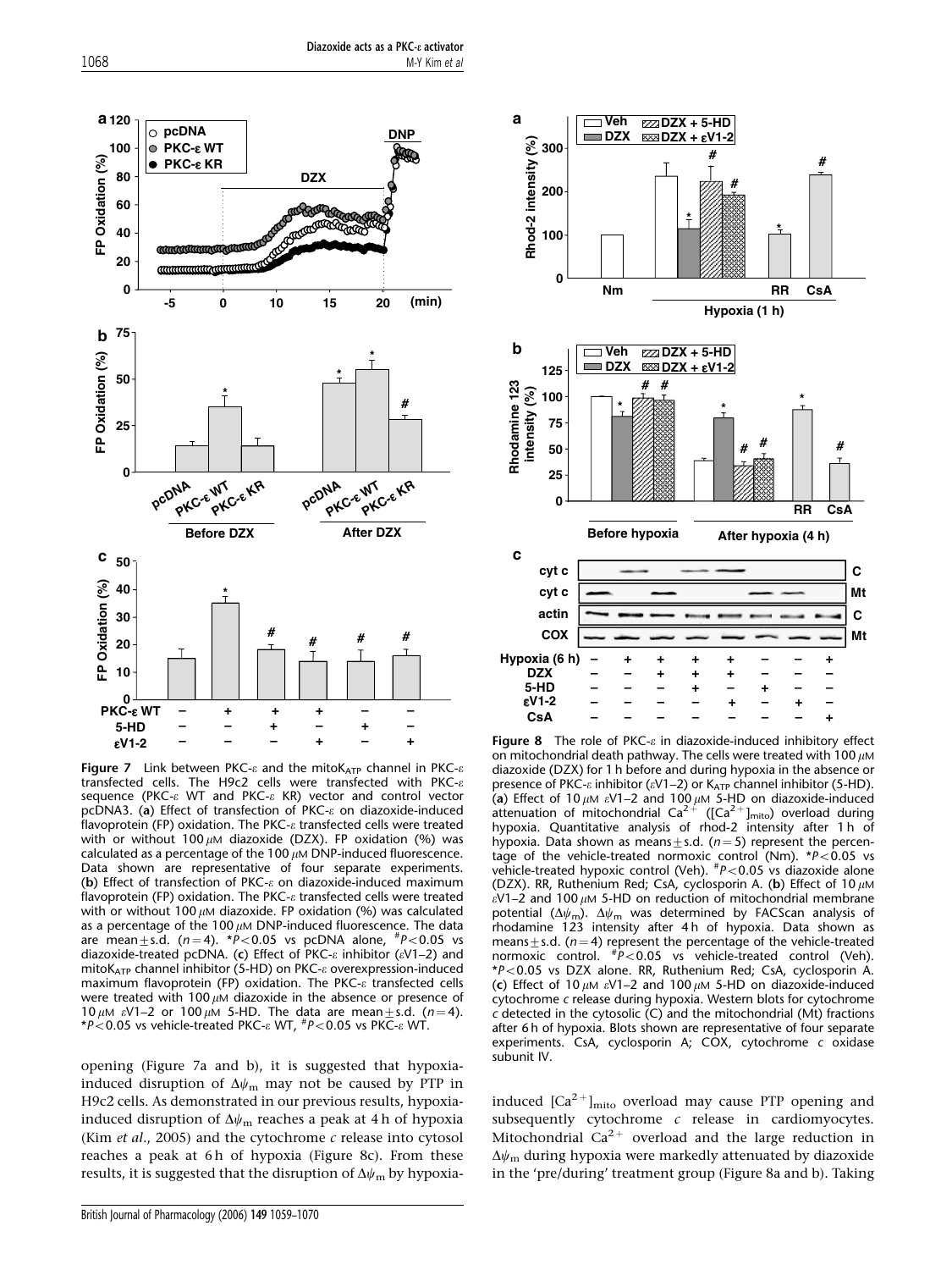into consideration that the driving force responsible for the mitochondrial Ca<sup>2+</sup> uptake through the Ca<sup>2+</sup> uniporter is the difference in  $\Delta\psi_m$  across the inner mitochondrial membrane (Smaili et al., 2003), the present results strongly support the previous notion that mitoKATP channel opening by diazoxide partially depolarizes  $\Delta\psi_m$  before hypoxia and thus might attenuate the massive overload of mitochondrial  $Ca^{2+}$  during hypoxia by decreasing the driving force for mitochondrial Ca<sup>2+</sup> uptake (Holmuhamedov *et al.*, 1998). Our results further demonstrated that inhibitory effects of diazoxide on hypoxia-induced increase in  $[Ca^{2+}]_{\text{mito}}$  and reduction in  $\Delta\psi$ <sub>m</sub>, as well as hypoxia-induced cytochrome c release and cell death, were almost completely abolished by  $\varepsilon$ V1–2 as well as 5-HD. These results indicate that diazoxideinduced cardioprotection involving modulation of the mitochondrial death pathway is mediated through activation of PKC- $\varepsilon$  as well as the mitoK<sub>ATP</sub> channel opening, although further studies on the mitochondrial death pathway need to be performed with neonatal rat cardiomyocytes because these results were obtained from H9c2 cells (Figure 8).

Taken together, the present results suggest a signaling pathway by which diazoxide induces mitoKATP channel opening mediated through PKC-e activation, leading to cardioprotection. There have been several reports suggesting that PKC is an upstream signaling molecule of mitoKATP channel (Ohnuma et al., 2002; Hassouna et al., 2004), which appears to be similar to our results, at a first glance. These studies, however, were quite different from ours because they were carried out on the assumption that diazoxide is a direct activator of the mitoKATP channel, and suggested a signal transduction sequence of  $PKC \rightarrow diazox$ ide-induced direct activation of the mitoKATP channel. On the other hand, our study suggests an indirect signaling pathway for the action of diazoxide on the mito $K_{ATP}$  channel opening, that is, diazoxide $\rightarrow$ PKC- $\varepsilon \rightarrow$ mitoK<sub>ATP</sub> channel $\rightarrow$  $\Delta\psi_m$  reduction. Although it is not clear how PKC- $\varepsilon$ translocation induces opening of the mito $K_{ATP}$  channel, it is possible that PKC- $\varepsilon$  translocated to the mitochondria by diazoxide regulates activity of the mito $K_{ATP}$  channel, possibly by phosphorylation of a relevant protein (Light et al., 2000).

In summary, the results from this study suggest that diazoxide may be acting more as a PKC- $\varepsilon$  activator than a direct mito $K_{ATP}$  channel opener in H9c2 cells lines and neonatal rat cardiomyocytes. Further studies should be investigated whether diazoxide can directly modulate the recombinant PKC- $\varepsilon$  in vitro, which would add evidence for the potential use of diazoxide as a specific PKC- $\varepsilon$ activator.

## Acknowledgements

This study was supported by a grant (CBM2-A300-001-1-0-2) from the center for Biological Modulators of the 21st century Frontier R&D program, the Ministry of Science and Technology, and by a grant (R-01-2005-000-10510-0) from Basic Research Program of the Korea Science and Engineering Foundation.

## Conflicts of interest

The authors state no conflict of interest.

## References

- Akao M, O'rourke , Kusuoka H, Teshima Y, Jones SP, Marban E (2003). Differential actions of cardioprotective agents on the mitochondrial death pathway. Circ Res 92: 195–202.
- Anderson CD, Pierce J, Nicoud I, Belous A, Knox CD, Chari RS (2005). Modulation of mitochondrial calcium management attenuates hepatic warm ischemia-reperfusion injury. Liver Transpl 11: 663–668.
- Baines CP, Zhang J, Wang GW, Zheng YT, Xiu JX, Cardwell EM et al. (2002). Mitochondrial PKCe and MAPK from signaling modules in the murine heart. Circ Res 90: 390–397.
- Costa AD, Garlid KD, West IC, Lincoln TM, Downey JM, Cohen MV et al. (2005). Protein kinase G transmits the cardioprotective signal from cytosol to mitochondria. Circ Res 97: 329–336.
- Disatnik MH, Isatnik MH, Buraggi G, Mochly-Rosen D (1994). Localization of protein kinase C isozymes in cardiac myocytes. Exp Cell Res 210: 287–297.
- Emaus RK, Grunwald R, Lemasters JJ (1986). Rhodamine 123 as a probe of transmembrane potential in isolated rat-liver mitochondria: spectral and metabolic properties. Biochim Biophys Acta 850: 436–448.
- Grimmsmann T, Rustenbeck I (1998). Direct effects of diazoxide on mitochondria in pancreatic B-cells and on isolated liver mitochondria. Br J Pharmacol 123: 781–788.
- Gunter TE, Gunter KK, Sheu SS, Gavin CE (1994). Mitochondrial calcium transport: physiological and pathological relevance. Am J Physiol 267: C313–C339.
- Hassouna A, Matata BM, Galinanes M (2004). PKC-e is upstream and PKC-á is downstream of mitoKATP channels in the signal transduction pathway of ischemic preconditioning of human myocardium. Am J Physiol Cell Physiol 287: C1418–C1425.
- Hausenloy D, Wynne A, Duchen M, Yellon D (2004). Transient mitochondrial permeability transition pore opening mediates preconditioning-induced protection. Circulation 109: 1714–1717.
- Hescheler J, Meyer R, Plant S, Krautwurst D, Rosenthal W, Schultz G (1991). Morphological, biochemical, and electrophysiological characterization of a clonal cell (H9c2) line from rat heart. Circ Res 69: 1476–1486.
- Holmuhamedov EL, Jovanovic S, Dzeja PP, Jovanovic A, Terzic A (1998). Mitochondrial ATP-sensitive  $K^+$  channels modulate cardiac mitochondrial function. Am J Physiol 275: H1567–H1576.
- Jung YS, Jung YS, Kim MY, Kim MH, Lee S, Yi KY et al. (2003). KR-31466, a benzopyranylindol analog, attenuates hypoxic injury through mitochondrial KATP channel and protein kinase C activation in heart-derived H9c2 cells. J Pharmacol Sci 92: 13–18.
- Kim MH, Jung YS, Moon CH, Jeong EM, Lee SH, Baik EJ et al. (2003). Isoform-specific induction of PKC-e by high glucose protects heart-derived H9c2 cells against hypoxic injury. Biochem Biophys Res Commun 309: 1–6.
- Kim MJ, Moon CH, Kim MY, Lee S, Yi KY, Yoo SE et al. (2005). KR-32570, a novel Na<sup>+</sup>/H<sup>+</sup> exchanger-1 inhibitor, attenuates hypoxia-induced cell death through inhibition of intracellular  $Ca^{2+}$ overload and mitochondrial death pathway in H9c2 cells. Eur J Pharmacol 525: 1–7.
- Lee YJ, Soh JW, Jeoung DI, Cho CK. Jhon GJ, Lee SJ, Lee YS (2003). PKC-&-mediated ERK1/2 activation involved in radiation-induced cell death in NIH3T3 cells. Biochim Biophys Acta 1593 (2-3): 219–229.
- Light PE, Bladen C, Winkfein RJ, Walsh MP, French RJ (2000). Molecular basis of protein kinase C-induced activation of ATP-sensitive potassium channels. Proc Natl Acad Sci USA 97 (16): 9058–9063.
- Liu Y, Sato T, O'rourke B, Marban E (1998). Mitochondrial ATPdependent potassium channels: novel effectors of cardioprotection? Circulation 97: 2463–2469.
- Liu H, Zhang HY, Zhu X, Shao Z, Yao Z (2002). Preconditioning blocks cardiocyte apoptosis: role of  $K_{ATP}$  channels and PKC- $\varepsilon$ . Am  $\overline{I}$ Physiol Heart Circ Physiol 282: H1380–H1386.